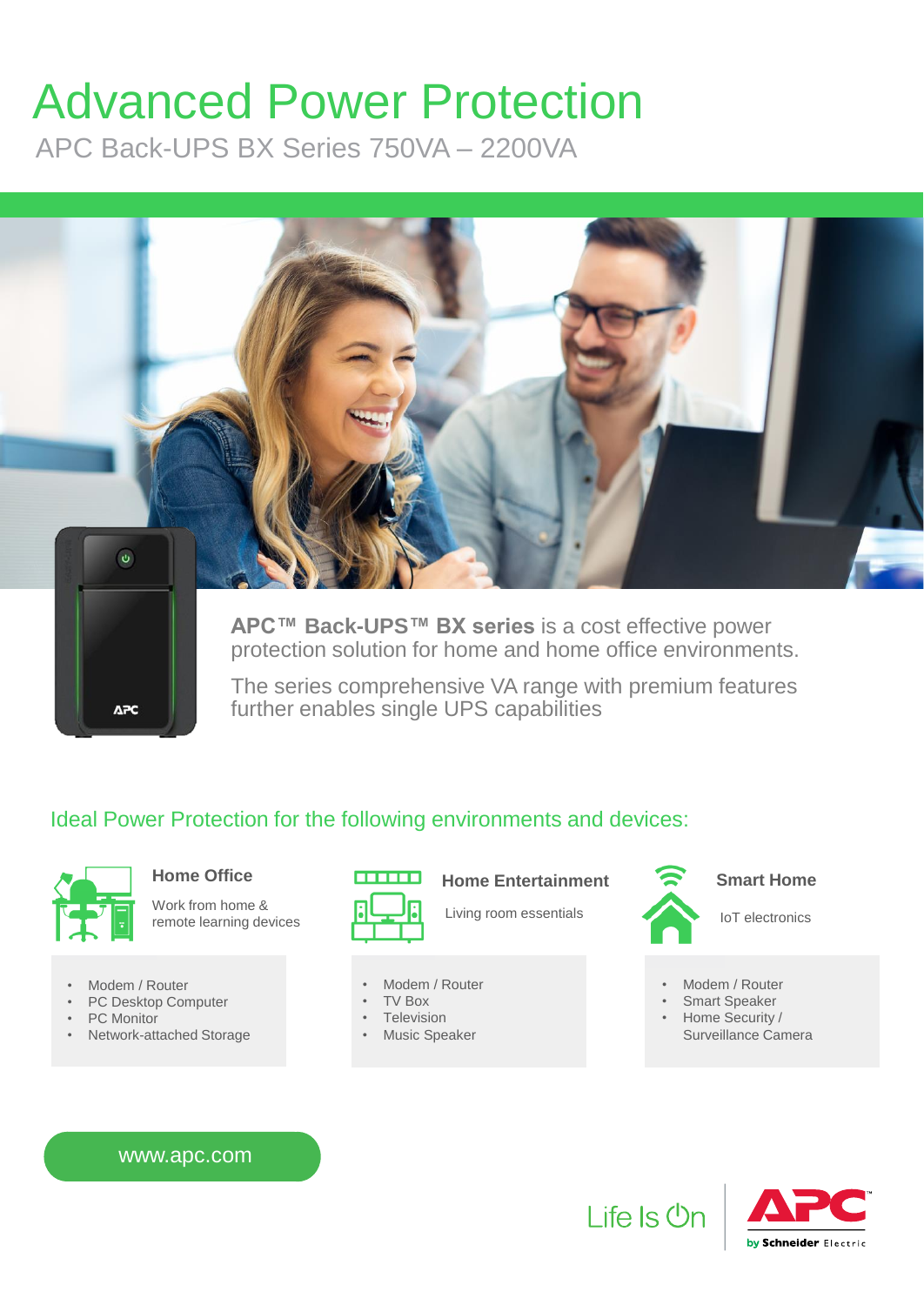# Protect your devices from power surges and outages

**?** *How does a UPS protect my uptime?*



# Battery backup is key to home continuity

The electronic devices you rely on for communication, security and entertainment depend on a stable network connection,

## *Ensure reliable uptime and clean power for your critical devices.*

#### Comprehensive Power Capacity Range



Models ranging from 750VA-2200VA; choose a solution aligned with your specific application and runtime needs

#### Form Factor:

Compact for office and business spaces *(BX750MI-GR: 160 x 120 x 355 mm).* 

#### **Outlets**

4 battery backup with surge protection outlets

#### Functional ease-of-use

Front panel LED green lights to easily tell the functional status

#### Visibility and Manageability Software



In the event of an extended power outage, prevent potential data loss or corruption with PowerChute Personal Edition Software

#### 1Gb Network Protection

Safeguards your equipment and valuable files from "back door" surges traveling along data lines without sacrificing internet speed

#### Automatic Voltage Regulation (AVR)

Life Is **U**r

Instantly corrects incoming utility power without utilizing the battery, saving the battery for when it is needed most